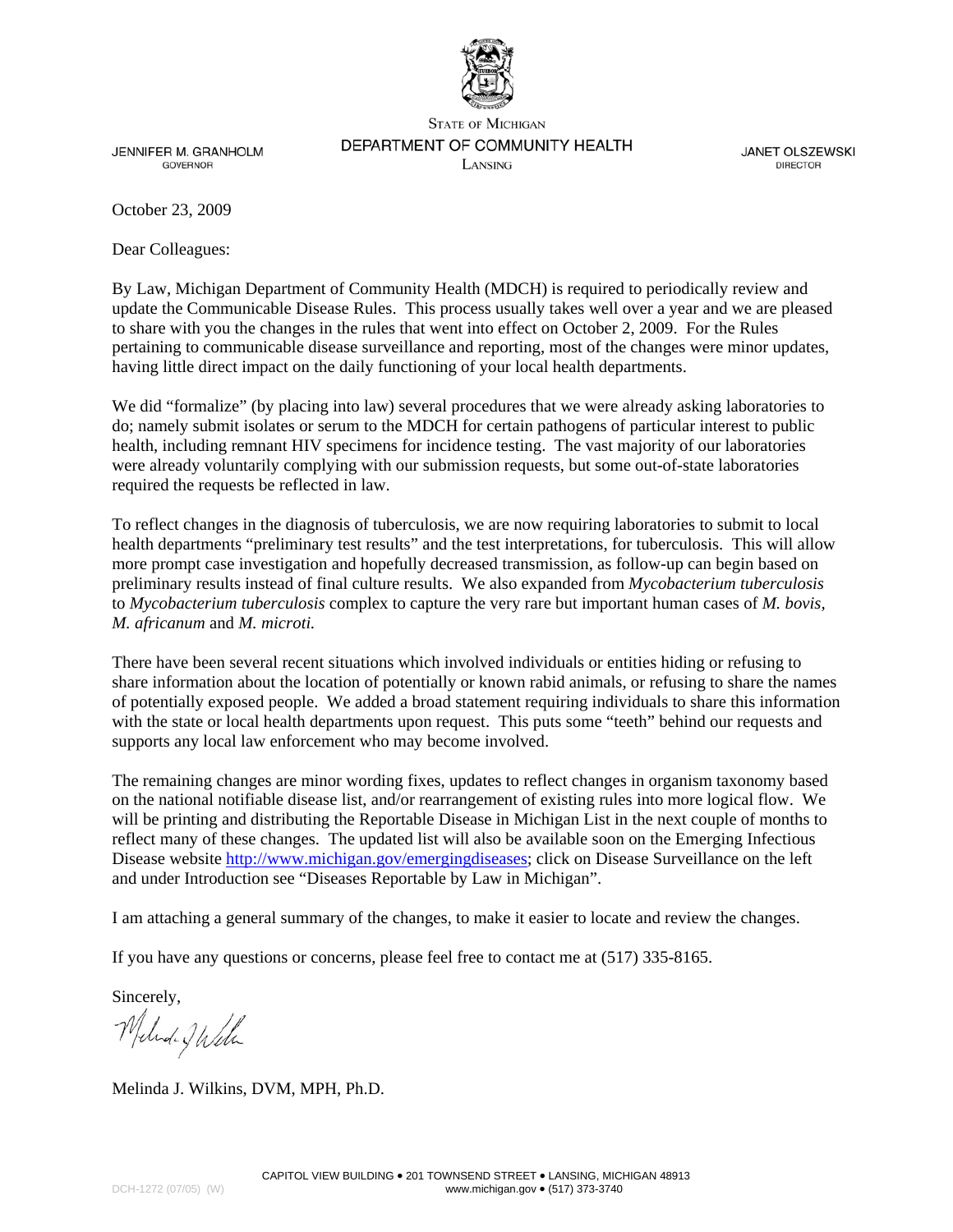## **General Summary of the Changes to the Communicable Disease Rules, Effective October 2, 2009 – Attachment to letter dated 10/16/2009**

R 325.171 Definitions

Rule 1.

**Added** (j) "Novel influenza" is defined as any strains or subtypes of influenza viruses not included in the current year influenza vaccine formulation.

R 325.172 Designation and classification of diseases and infections.

Rule 2. (1) All of the following conditions are designated as serious communicable diseases:

**Added** (c) Anaplasmosis,

**Added** Western Equine Encephalitis and Powassan under the (e)Arboviral Disease heading **Added** (ii)Hepatitis D

**Added** (jj) Hepatitis E

**Removed** Hepatitis, viral non A, B, C

(2) All of the following are designated as serious infections if a laboratory confirms their presence in an individual:

**Added** (a) Anaplasma phagocytophilum.

**Removed** Avian Influenza virus (now covered under Novel Influenza)

(aa) Haemophilus influenzae type B, **Added** sterile sites or in patients less than 15 years of age. **Added** (tt) Novel influenza

(lll) **Added** Vibrio species **Removed** Vibrio cholera Serovar 01

R 325.173 Reporting and surveillance requirements.

Rule 3

**Added** (13) In addition to reporting requirements under section 5114 of the public health code for acquired immunodeficiency syndrome (AIDS), human immunodeficiency virus (HIV) infection, a physician shall report, if available, the ethnicity and country of birth, if known, of the test subject.

**Added** (14) Nothing in these rules is intended to limit use or disclosure of information needed by the department or local health department to carry out its responsibilities under the public health code as authorized by, but not limited to, MCL 333.5131.

(15) Viral influenza need only be reported by the number of cases identified during a specified time period **Added - or when influenza is suspected to have caused or contributed to mortality in a person aged less than 18 years, or if the infected individual traveled outside of North America within the 2 weeks prior to symptom onset.**

## **Added language in BOLD**

R325.179 Submission of tuberculosis laboratory specimens **and test results**.

Rule 9. (1**) For the purpose of this rule, "preliminary result" includes, but is not limited to, results from nucleic acid amplification tests, nucleic acid or other genetic probe tests, chromatographic or other such tests that may be performed prior to final culture identification of a clinical specimen.** 

(2) A laboratory that initially receives any clinical specimen which yields Mycobacterium tuberculosis **complex, or yields a preliminary result indicative of Mycobacterium tuberculosis complex**, is responsible for ensuring that the following are submitted:

(a) **All preliminary results and any interpretation of those results to the appropriate local health department.** 

(b) The first Mycobacterium tuberculosis **complex** isolate, or subculture thereof, from the patient being tested for tuberculosis, to the department.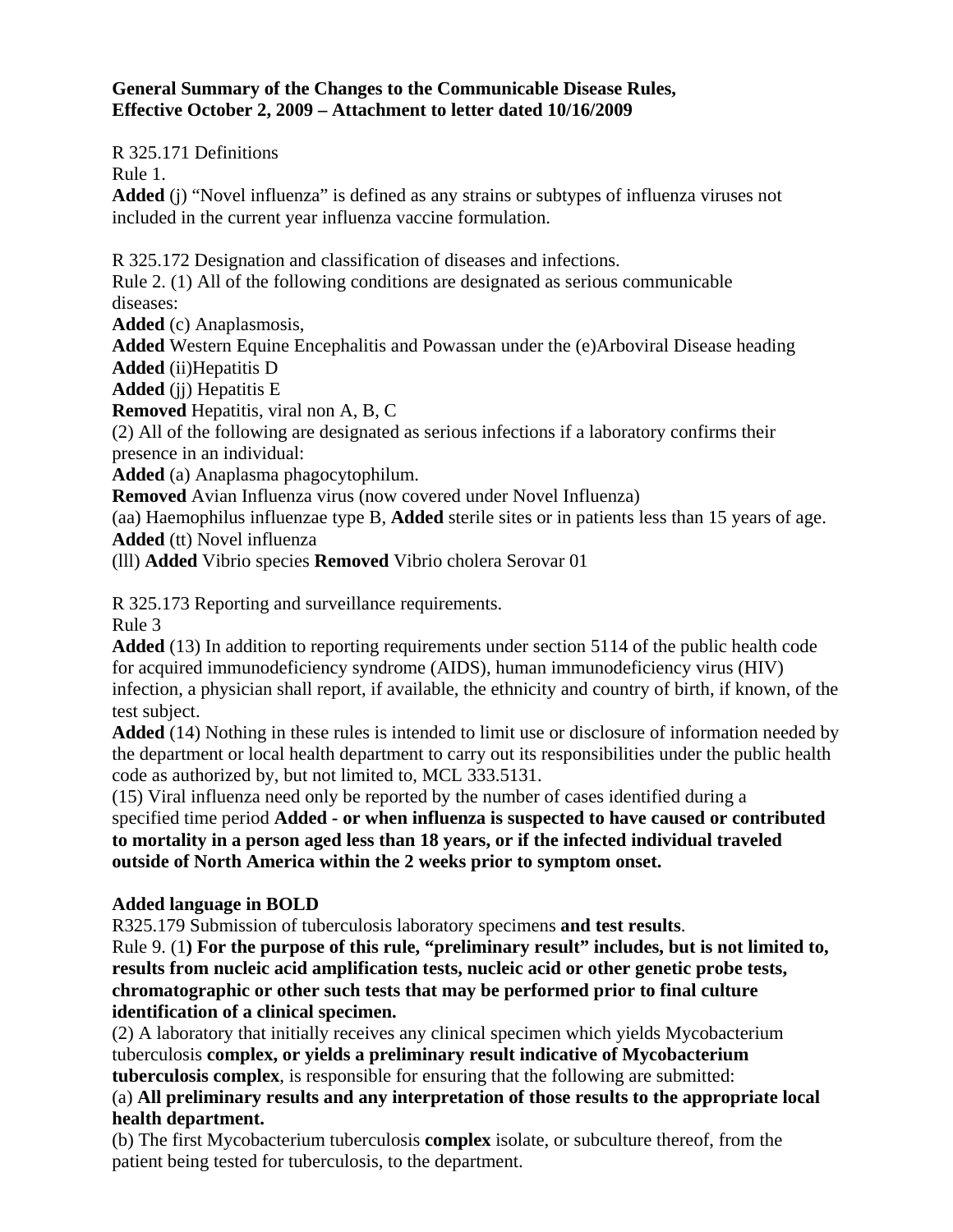(c) Any Mycobacterium tuberculosis **complex** isolate, or subculture thereof, from a follow-up specimen, collected 90 days or more after the collection of the first Mycobacterium tuberculosis **complex** positive specimen.

**R 325.179a. Submission of other designated conditions specimens.** 

**Rule 9a. (1) A laboratory shall submit to the department the first isolate or subculture thereof, or specimen where appropriate, from the patient being tested, any of the following: (a) Specimens suspected to contain and suspect isolates of any of the following:** 

**(i) Bacillus anthracis.** 

**(ii) Brucella species.** 

**(iii) Burkholderia pseudomallei.** 

**(iv) Burkholderia mallei.** 

**(v) Clostrididium botulinum.** 

**(vi) Coxiella burnetii.** 

**(vii) Francisella tularensis.** 

**(viii) Orthopox viruses (including smallpox and monkey pox).** 

**(ix) Yersinia pestis.** 

**(b) Specimens that contain and isolates any of the following:** 

**(i) Corynebacterium diphtheriae.** 

**(ii) Escherichia coli 0157:H7 and all other shiga toxin positive serotypes.** 

**(iii) Haemophilus influenzae (only if isolate collected from a normally sterile site or if** 

**patient is less than 15 years of age).** 

**(iv) Listeria monocytogenes.** 

**(v) Neisseria meningitidis (only if isolate collected from a normally sterile site)** 

**(vi) Novel influenza.** 

**(vii) Salmonella species including Typhi.** 

**(viii) Severe Acute Respiratory Syndrome (SARS) coronavirus.** 

**(ix) Shigella species.** 

**(x) Staphylococcus aureus (only vancomycin intermediate and resistant).** 

**(xi) Vibrio cholera.** 

**(xii) Vibrio parahemolyticus.** 

**(xii) Vibrio vulnificus.** 

**R 325.179b. Submission of HIV laboratory specimens.** 

**Rule 9b. (1) A laboratory that receives any clinical specimen which yields results indicative of infection with human immunodeficiency virus (HIV) is responsible for ensuring that specimens are submitted to the department or to a laboratory designated by the department.** 

**These specimens include any of the following:** 

**(a) Remnant specimens from all positive western blot (WB) or immunofluorescent antibody (IFA) confirmed tests.** 

**(b) Remnant specimens from viral detection or quantitation tests upon request by the department within 3 months from specimen collection date, if available.** 

**(c) Remnant specimens from multiple reactive rapid enzyme immunoassay (EIA) tests that together constitute an HIV diagnosis.**